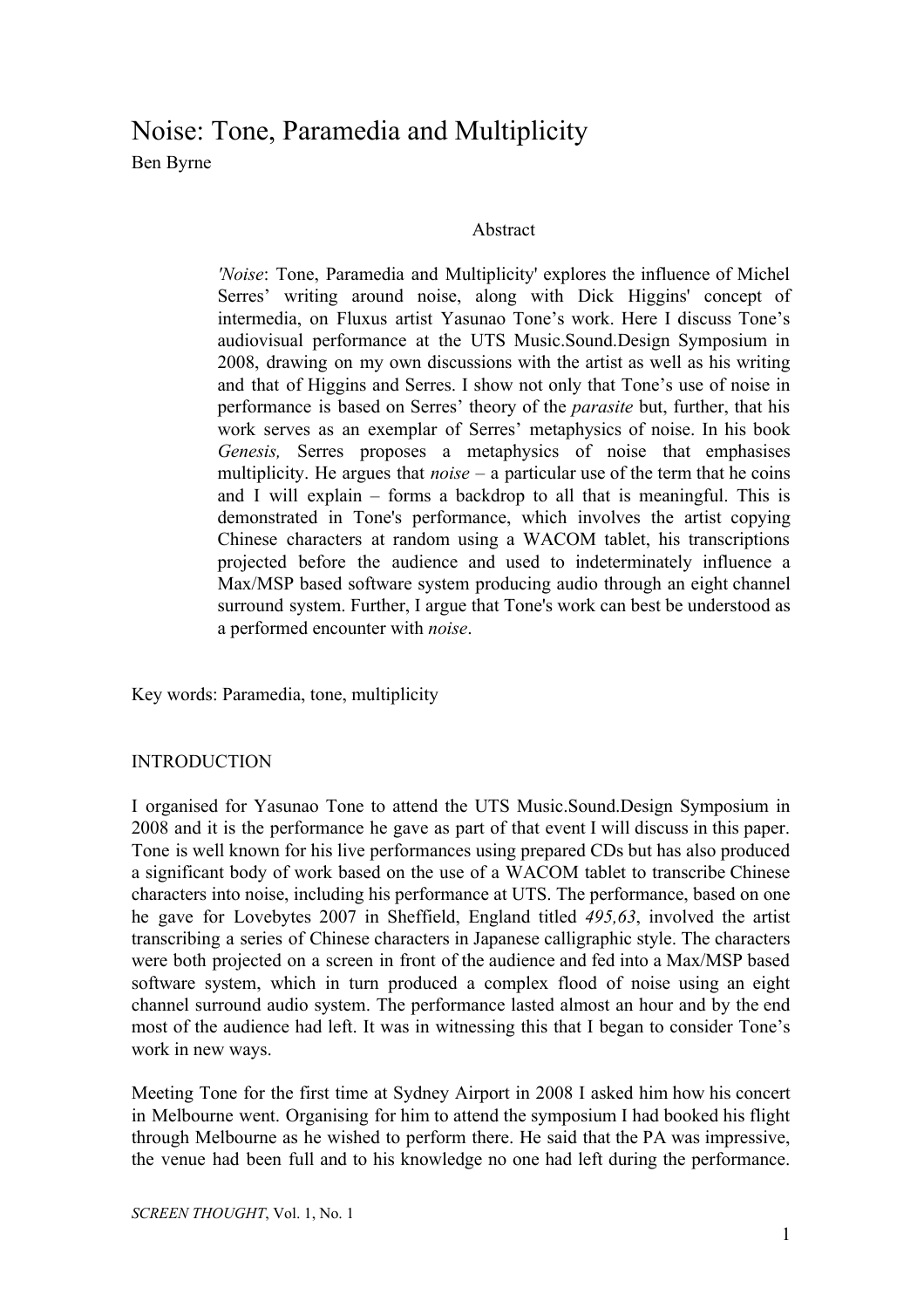Pleased things had gone smoothly, I told him that was great to hear, but he wasn't so sure. I asked why and he said, 'if no one leaves, is it really that interesting?'

It would be easy to suggest that Tone's comment was indicative of arrogance on his part. A disregard for the audience, maybe. Perhaps his way of saying, who cares if you listen? But I do not think any of these are the case. Instead, I find, it exemplifies Tone's interest in producing encounters with *noise*.

## **TONE**

Tone is an artist who has worked with sound for decades and was involved with Fluxus. Caleb Kelly (formerly Stuart) offers a thorough account of the history of Tone's work in his essay 'Yasunao Tone's Wounded and Skipping Compact Discs: From Improvisation and Indeterminate Composition to Glitching CDs' (2002). Tone is now most well known for his performances using prepared CDs, to which he applies scotch tape and other preparations before playing them. This causes the CD players to fail and, rather than successfully play the recording on the CD, spit apparently random pitches and bursts of noise. In his book *Cracked Media: The Sound of Malfunction*, Kelly has recorded Tone's explanation of how he developed the technique:

'I called my audiophile friend who owned a Swissmade CD player and asked about it. It was a simpler method than I suspected. I bought a copy of Debussy's Preludes and brought it to my friend's place. By his engineer friend's suggestion, we simply made many pinholes on bits of Scotch tape and stuck it on the bottom of a CD. I had many trials and errors. I was pleased with the result because the CD player behaved frantically and out of control' (Tone cited in Kelly 2009, p.236).

Due to the sound he achieves with what he calls his *wounded CDs*, Tone's work has commonly been described as *glitch* – referring to the so called *post-digital* style of electronic music that developed in the 1990s and proliferated early this century – but this label represents at best a limited understanding of his work. He is, I find, focused on dealing with what exists outside meaning – that is, *noise*. To this end, his release *Musica Iconologos*, and in particular his explanation of it, is of interest here. He explains in his article 'John Cage and Recording' that to produce the release he scanned images and had a computer store the resulting data as sound files, which in turn were encoded to the individual CDs when they were manufactured (Tone 2003, p.12). He claims:

'Now, when playing the CD, what is received are not images as message, but sound that is simply an excess. According to information theory the resultant sound is nothing other than noise. As the French word for (static) noise, *parasite*, indicates, noise is parasitic on its host, that is, the message. But in this case there is no host, only a parasite on the CD. Therefore, this CD is pure noise. Technically speaking, the sound of the CD is digital noise' (Tone 2003, p.12).

Here Tone is referencing Michel Serres' theory of the parasite. Serres' theory suggests that parasitic noise exists with, and indeed in, every signal, with all meaning in the world, that 'mistakes, wavy lines, confusion, obscurity are part of knowledge; noise is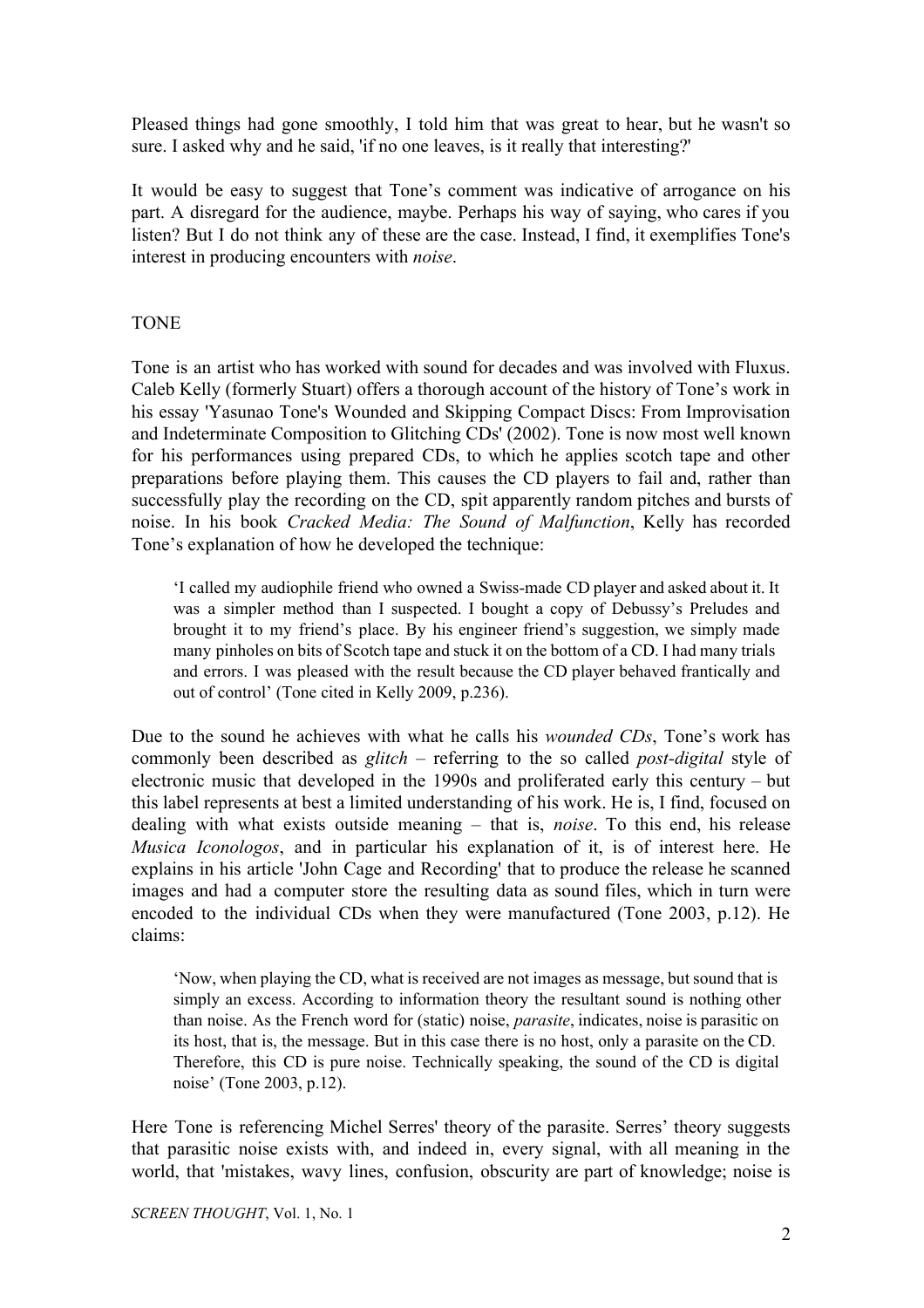part of communication' (2007, p.12). This regard for the unmeaningful is central to the significance of Tone's practice. Nonetheless, I find Tone's claim that the CD is pure noise inaccurate. Even if the content of the CD is noise when produced, that it can then be listened to as music means it is in some way meaningful.

As Federico Marulanda notes in his essay 'From Logogram to Noise' in *Yasunao Tone: Noise Media Language,* writing about Tone's release *Wounded Man'yo 2/2000* – produced using the ancient *Man'yoshu* poems and a similar technique to *Musica Iconologos* – Tone's 'sonic transliteration of the *Man'yoshu* poems represents a deliberate effort to recuperate, and then dissipate, specific bits of information, leaving as a trace only noise' (Marulanda nd, 90). Specifically, Tone's work explores the dissolution of meaning that occurs in any act of transcription, demonstrating that both meaning and noise are part of all communication.

Therefore, as with *Musica Iconologos* and *Wounded Man'yo 2/2000*, it is possible to approach *495,63* and Tone's performance at UTS as works concerned primarily with the production and dissolution of meaning. Similarly, Tone's work with wounded CDs can be read in this way. For his performance in Sydney, Tone dedicated his attention to fastidiously copying Chinese characters from a book he picked up in nearby Chinatown earlier that day, choosing them at random and without being able to read them but attempting to transcribe them as accurately and beautifully, meaningfully, as possible. Each was wiped from the screen once complete, having offered some, seemingly indeterminate, input to the spatialisation of noise around the room that was carried out by the Max/MSP system, itself drawing on sound files stored on the computer's hard drive along with a live audio stream coming from a radio. Fitting its indefinite qualities, the piece Tone performed in Sydney was not even named because the name of its predecessor – *495,63* – refers to the call number of the library book Tone chose to transcribe for that performance. In Sydney he did not find a suitable book in the university library and so chose instead to make the most of the proximity of the venue to Chinatown and find one in a bookshop there instead.

### PARAMEDIA

Despite the proliferation of academic discussion around Tone's work in recent years, there has been little examination of the role of Serres' theory in Tone's practice. As I have already shown, Serres' approach to noise and in particular his book *The Parasite* has had a marked influence on Tone.

In French, as well as, as Serres puts it, 'to eat next to' (2007, 7), parasite means noise, specifically static or interference. It is the significance of these multiple meanings that Serres explores in his theory of the parasite and Tone exploits in his work. He claims, 'what passes might be a message but parasites (static) prevent it from being heard, and sometimes, from being sent' (Serres 2007, pp.10-11). The parasite is interference as a kind of difference that exists in relationship to a given signal. It cannot exist independently. As Serres writes, 'the difference is part of the thing itself, and perhaps it even produces the thing' (2007, p.13). He refers here to Deleuze's theory of *difference*, not the difference between things but abstract difference as an underlying principle.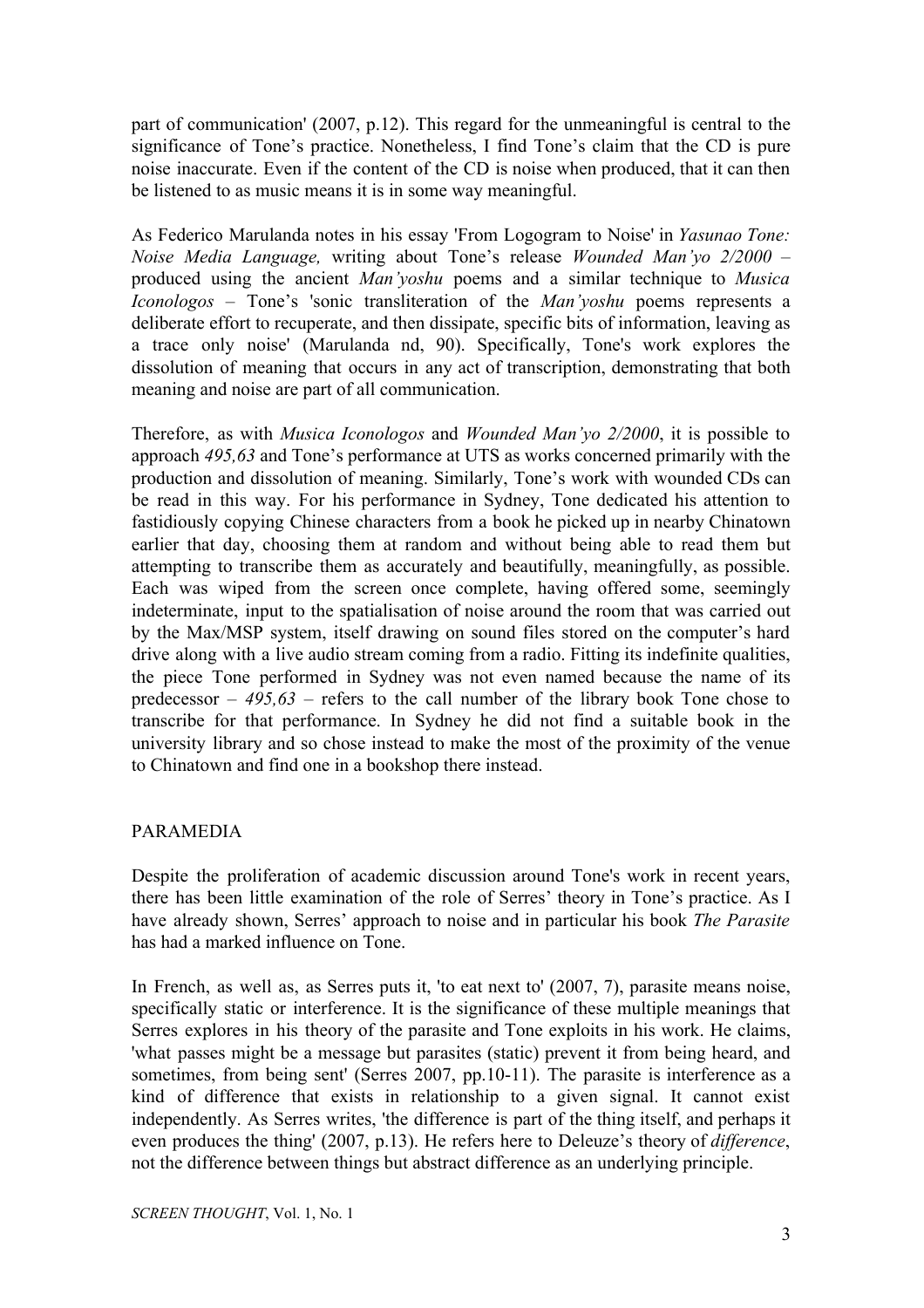Tone has developed his own concept – *paramedia.* He uses it to refer to artistic practices, including his own, that employ technologies in ways which deviate from their intended use, parasitising the technology (Marclay  $&$  Tone 2006, p.344). Along with its relationship to Serres' theory of the parasite, Tone's paramedia can be approached as a development of the Fluxus concept *intermedia.*

Although often treated as synonymous with, or perhaps a precursor to, multimedia, the term intermedia was coined by Dick Higgins in the 1960s and refers to art that involves the crossing of boundaries between media – an often overlooked fact that is, as I will show, instructive when in explaining Tone's work. Higgins explains the term in his essay 'Statement on Intermedia,' arguing that 'due to the spread of mass literacy, to television and the transistor radio, our sensitivities have changed' and as a result what he calls the 'intermedial approach' (1966) to the arts emerged, emphasising the dialectic between media.

Based on Higgins explanation, Tone's paramedia is an extension of the notion of intermedia. He demonstrates the same interest in a variety of media common to many Fluxus artists. However, rather than emphasising dialectics between media, he emphasises a dialectic within media, a dialectic between signal and noise, host and parasite. Although, the dialectic between the host and a parasite is not a stable one for 'the parasited one parasites the parasites' – the process of parasitism is ongoing' (Serres 2007, p.13).

# **MULTIPLICITY**

In his book *Genesis*, originally written in French, Serres proposes a metaphysics of noise that emphasises the multiple and encompasses all examples of noise, including the parasite (2009). He argues that 'noise cannot be a phenomenon; every phenomenon is separated from it, a silhouette on a backdrop, like a beacon against the fog' (Serres 2009, p.13). 'What are called phenomena alone are known and knowable', he claims (Serres 2009, p.18). Whenever sound is perceived it is surrounded by and drenched in noise. Importantly, though, in Serres' conception noise precedes and underlies not only all sound, but everything.

Frances Dyson comments that the 'ceaseless movement' of noise 'between signal, music, rumor, and language unhinges any dialectic with which it is engaged, or to which it is applied' (Dyson 2009, p.188). This both offers some assistance in explaining the relationship of Serres' theory to Tone's work and articulates the difficulty faced in doing so because, inevitably, such a task involves communicating, meaningfully, theory and practice that is principally focused on exploring what lies outside the meaningful.

Explaining his concept of *noise*, Serres argues that 'the *noise* is incapable of differentiation, everything in it is indistinguishable' (2009, p.118). He uses an archaic French word, *noise*, meaning 'ado, strife, contention' (Serres 2009, p.141). This is in contrast to *bruit*, which is the French for noise in the more common auditory, scientific and information theory senses of the word (Serres 2009, p.141). In the English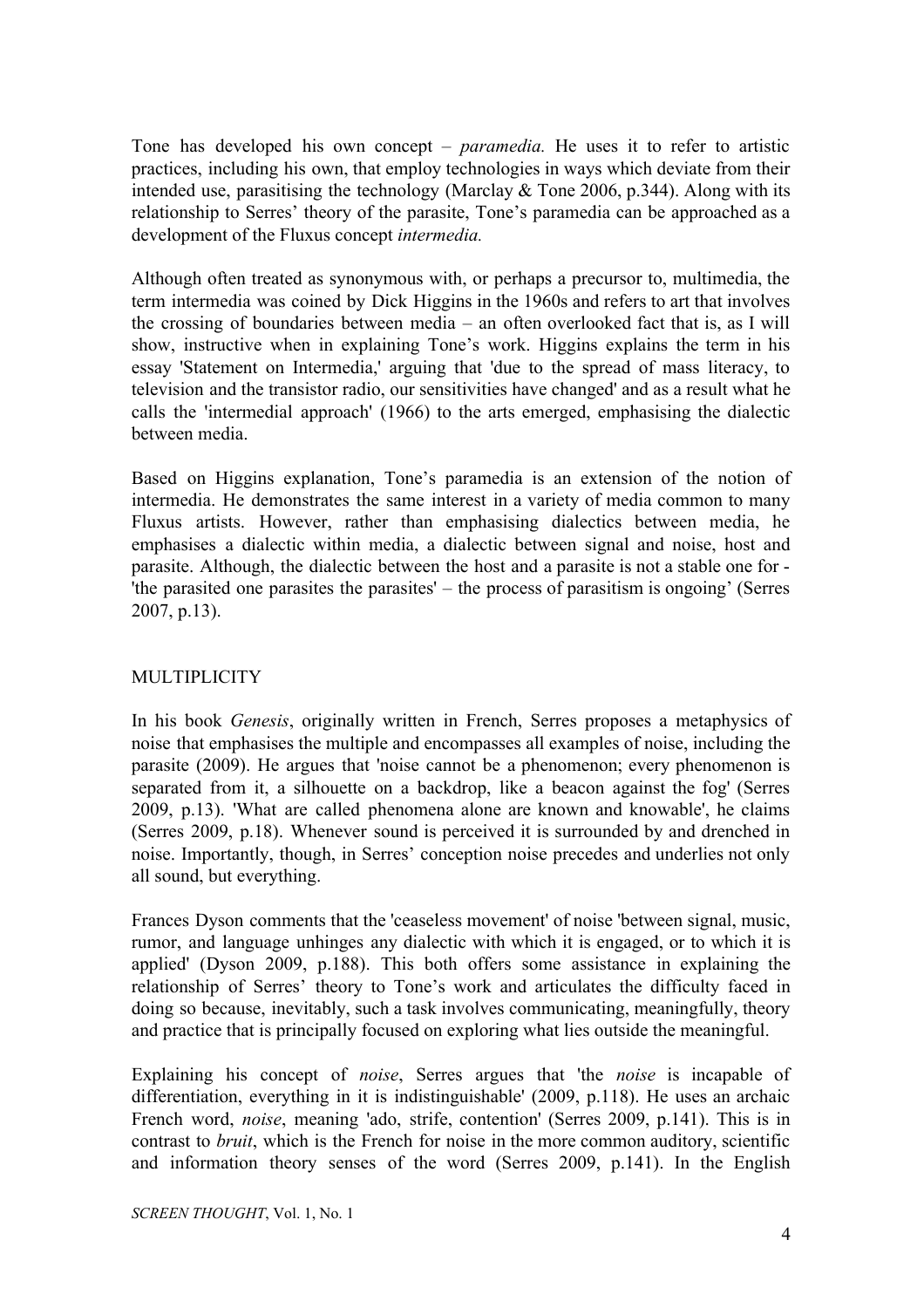translation of *Genesis, noise* is distinguished from other kinds of noise with the use of italics, as I have done here. His point is that if *noise* is what lies beyond meaning then it is necessarily, in any kind of pure form, not only indecipherable but inconceivable. This *noise* is distinct from but inclusive of noise in all other senses.

*Noise*, as conceived by Serres, is chaos, the undifferentiated, the possible. Consequently, the noises people hear are only ever at most a momentary suggestion of an all encompassing *noise* that exists as an inaccessible multiplicity. Serres argues that 'noises that come and go are contingent on an observer, they hinge on a listening post, on a channel, on an aperture, open or closed, door or window' (Serres 2009, 62-63). That is, noises depend on a subject, a listener or viewer. These noises, I find, in that moment in which they pierce right through me when I hear them, can give an inkling of the multiplicity but never constitute it themselves – when I hear something I regard as noise just in perceiving it I render it meaningful, even if only in the subtlest way, diffusing and discarding it. Specific noises are thus examples of noise that, for Serres, 'is a turbulence, it is order and disorder at the same time, order revolving on itself through repetition and redundancy, disorder through chance occurrences' (2009, 59). Turbulence is the closest individuals get to *noise*.

It is turbulence that Tone produces in drawing out *noise* in his paramedia explorations. He makes a cacophony in which meaning surfaces only to disappear once more, not a singular, determined, meaning but a range of potential meanings. Listening and watching, witnessing, Tone's performance in Sydney I found that I was confronted with a disjuncture between his *work*, which I could see, and the excess it created, which I could only hear – the characters he drew projected on a screen as signal and the noise heard as parasite. Bits of discernible radio transmissions, granulation and static bobbed to the surface only to disappear again, denied even a discrete source as they were strewn around the room using the multichannel setup. I was challenged to chart my own passage through the signals and noise that comprised the work, apprehending the *noise* along the way. Tone had constructed a situation in which he himself, as much as audiences, was confronted with *noise*. The *noise* his work produces is as much *noise* for him as it is for audiences, each of us left to attempt to parse it ourselves.

Noise is not a resource for Tone to draw upon, to aestheticise or recuperate – as, for instance, for musicians making noise-music or composers using aleatoric processes  $-$  it is the unmeaningful that occurs in and around the meaningful. In dialogue with the work of Serres and Higgins, Tone uses aesthetic, formal and procedural choices to create turbulence. He introduces indeterminacy in all these facets of his work to create a delicately balanced mess of meaning and noise, exposing himself and audiences to the other that is *noise*.

Transcribing Chinese characters using Japanese calligraphic technique and projecting them onto a screen before an audience comprised mostly of native English speakers at the UTS Music.Sound.Design Symposium, Tone performed the complexity of communication, the multiple literacies and processes involved. He showed the presence of noise in communication and the place of *noise* as ground to that communication.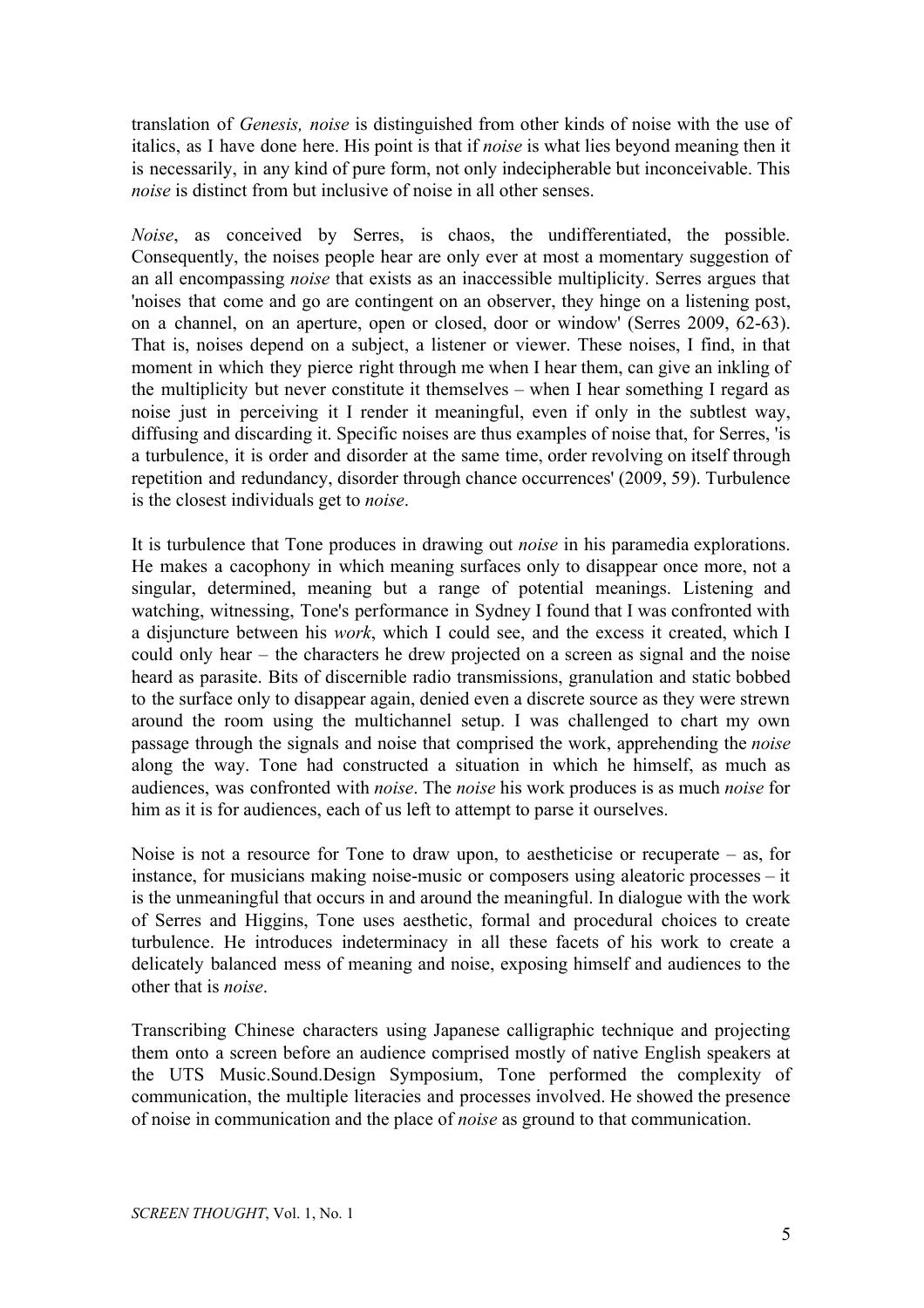*Noise* is, as exemplified in Tone's work, a fertile and nourishing outside that overflows any and all boundaries, productively challenging the confines of meaning, identity and individuality – a multiplicity full of potential meanings, which only form when found by audiences. I find, therefore, in interpreting Tone's comment that if no one leaves one of his performances then perhaps the work is redundant – overdetermined, too clear and successful in communicating an accepted meaning, too easily navigable and enjoyable and as such perhaps for him not that interesting.

Nevertheless, far from being disinterested in the reactions of audiences I find Tone to be acutely aware of the plurality of perspectives that comprise them. His work extends across the visual and auditory and moves between order and chaos, offering an opportunity to apprehend, if only for a moment, *noise* as it spills turbulently into the meaningful, known, world. He achieves this by avoiding codifying works with his own meanings. He evacuates meaning in favour of the parasite within and the *noise* around. He creates turbulence and in so doing allows for the multiplicity of meanings and noises that emerge in the process. Tone places himself in the role of messenger, attempting to translate and communicate, but refusing to offer a specific, intended, meaning and offering instead an encounter with *noise.*